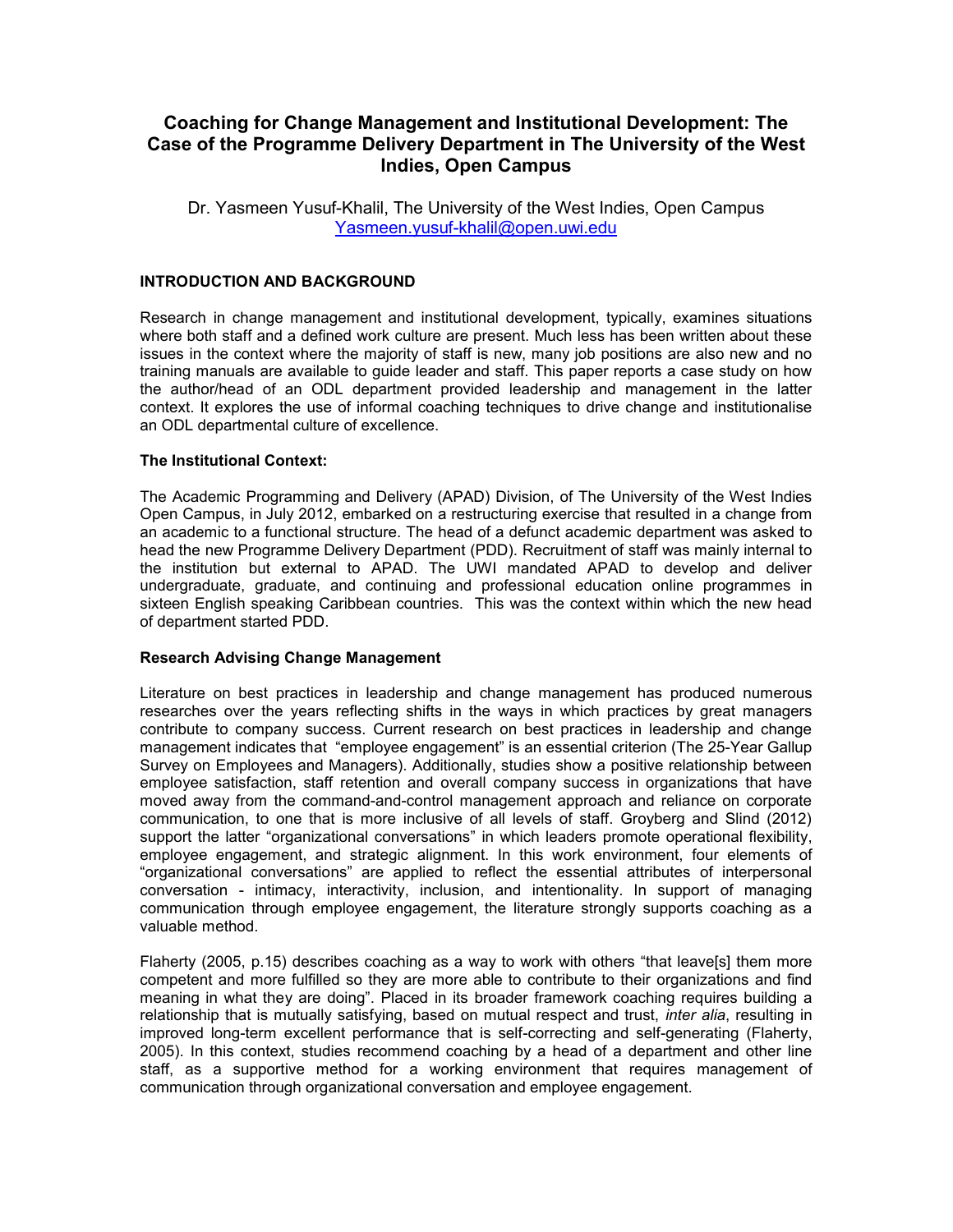Given the institutional context in this case study and research on change management and institutional development, as head of PDD, I selected an alternative to the command-and-control management and corporate communication approach. I chose to use coaching as a technique to create a climate of "organizational conversations" (Groyberg and Slind, 2012) that would, through employee engagement, promote training of staff and their understanding of job knowledge and development of functional skills and team building, operational flexibility, and strategic alignment. The objective was to inspire excellence in staff, resulting in improved, long-term, excellent performance that is self-correcting and self-generating and would, ultimately, promote ODL institutional development.

However, I had no formal training as a coach; research studies in the use of coaching in the workplace mainly indicated that institutions usually employed professional coaches. With an obvious research gap on the practical application of informal coaching and, initially, I had no clear guidance and support in applying informal coaching. However, I proceeded to seek answers that would facilitate informal coaching techniques in PDD. As additional tools to assist me as a novice coach I later selected, on the advice of a professional coach, Bruce Tuckman's Model, Forming, Storming, Norming, Performing stages of coaching to promote development of teamwork skills (Smith, 2005), and the RASCI model for training staff in clarifying their roles and responsibilities.

# **ODL CASE: THE PROGRAMME DELIVERY DEPARTMENT**

# **Method**

This study explores the use of informal coaching techniques to inspire and drive change to institutionalise an ODL departmental culture of excellence aimed at long-term organizational benefits. Qualitative methods were used in data gathering and analysis (inclusive of critical reflexivity), which allowed further opportunities to reflect on practice and discern meaning and clarity.

Four months after my assuming the position of head of department, UWI acquired the services of a professional coach who successfully coached and engaged with me to achieve breakthrough results in three major areas of needs analysis on my personal style of development as manager. During the initial phase of this study I worked independently as an informal coach using the skills I was developing with my personal coach. During the phase of planning training exercises for staff, I was able to consult with my coach for three months, which gave me confidence in coaching. During the final phase of the study I worked independently.

# **Participants**

The participants in this case study included twenty-three full time staff, distributed across three geographical locations and time zones in the Caribbean. The department had six full time staff positions, requiring a carefully coordinated 'Team' approach to achieve efficient and effective delivery of programmes and customer service to stakeholders. Staff positions included: Programme Manager (n=7PM), Clerical Assistant (n=4CA), Instructional Development Coordinator (n=1IDC), Learning Support Specialist (n=5LSS), Course Delivery Assistant (n=5CDA), and Administrative Assistant (n=1AA).

# **The Setting and Scenario**

Challenges were anticipated, due, in part, to the following five factors:

1. This new functional structure required leadership and management in the delivery of all programme categories, requiring staff to have a wider scope of institutional knowledge (policy and procedures).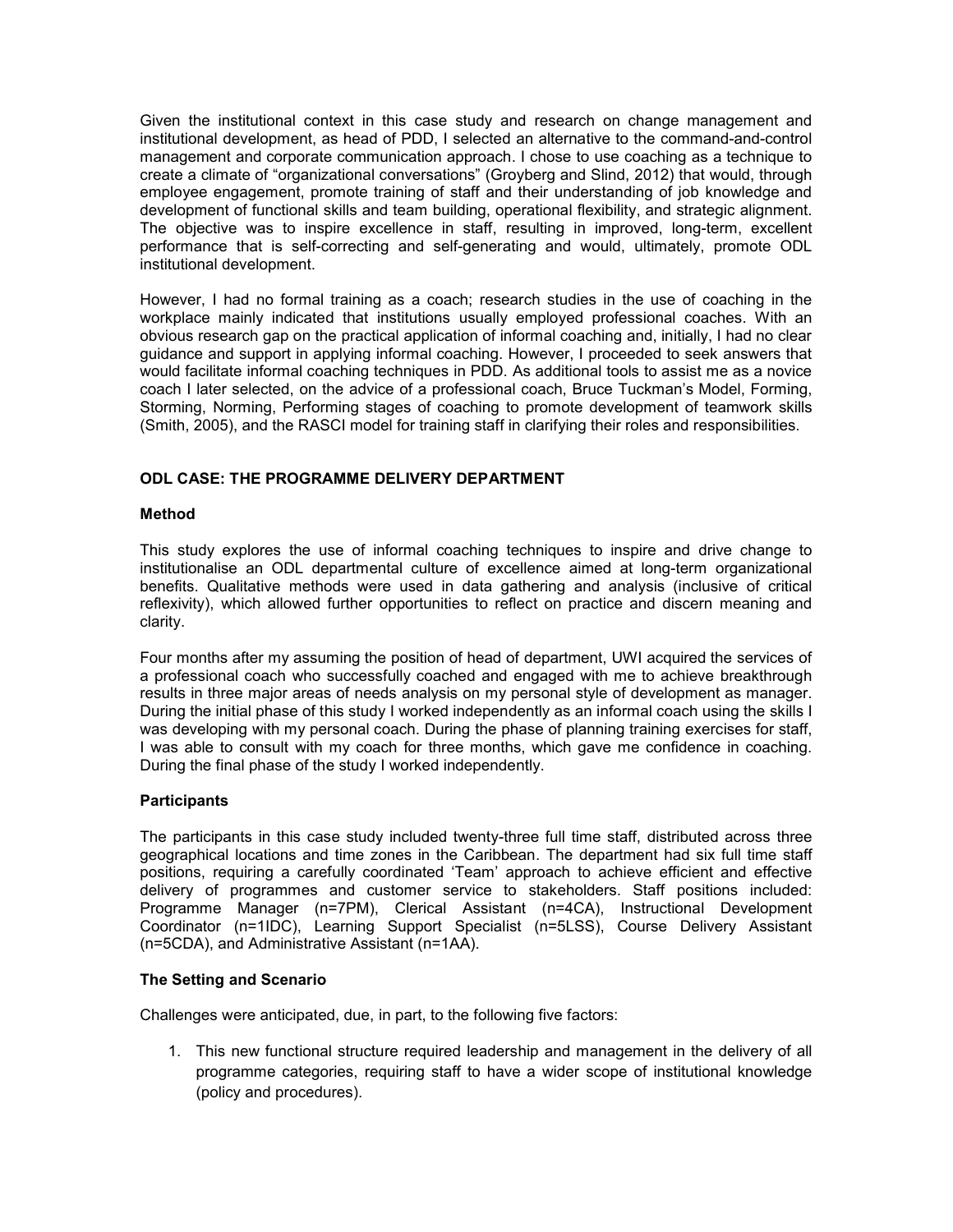- 2. Sixty-five percent (15 of 23) of staff were new to the department with no prior working experience in their new job positions. Staff was also distributed across three geographical locations and time zones and exhibited different work cultures and varying degrees of competence working in a virtual environment and programme delivery function.
- 3. The remaining thirty-five percent (n=8) who had worked in the previous APAD structure now had their job positions/responsibilities modified in this new structure, hence, the need to make necessary adjustments to their job function.
- 4. Some job positions were newly created and others had to be modified, which, to varying degrees, required new knowledge and development of new skills for all members of staff.
- 5. I was inexperienced in managing a department of this size at the tertiary institution level.

# **Coaching Techniques**

Informal coaching was used as daily conversations between the head and the team. The term 'coaching" was rarely used but, given the departmental context and composition of the team with 65% of staff unfamiliar with their job functions the approach taken accommodated formal knowledge building sessions and practical learning exercises to provide 'job knowledge' and development of teamwork skills through the following strategies:

- Coaching sub-groups in identifying: their needs, support options for learning, and performance standard
- Coaching individuals who served as line managers and who, in turn, returned to lead their group on work related learning tasks (e.g. RASCI of job tasks)
- ∑ Employing "organizational conversations" with individuals to identify their personal values and those of the institution, as well as, to articulate their interpretation of the job
- Using 'active listening' and questioning strategy to quide reflection "for action", "in action" and "on action" for staff to apply job knowledge and develop requisite skills for their job functions as a team
- Modeling the behaviour of a PM as lead coach and team leader for the Associate Degree project with the work group - CA, CDA, LSS and IDC staff - and conducting individual coaching with the PM to develop teamwork skills
- Presenting feedback on progress and providing encouragement /motivation
- Holding ongoing employee engagement sessions through a series of virtual workshops with all categories of staff in the department
- Holding face-to-face workshops and conducting a final virtual session to bring closure to the workshop sessions.

# **Success Indicators:**

The following are indicators of the outcomes of informal coaching after one year.

- 1. All staff will demonstrate in practice, at least 90% of the time, an understanding of their roles and responsibilities
- 2. At least 50% of staff should apply teamwork skills at the "norming" stage of Tuckman's Model
- 3. At least 75% of staff will demonstrate commitment to the job and the department's mission and vision.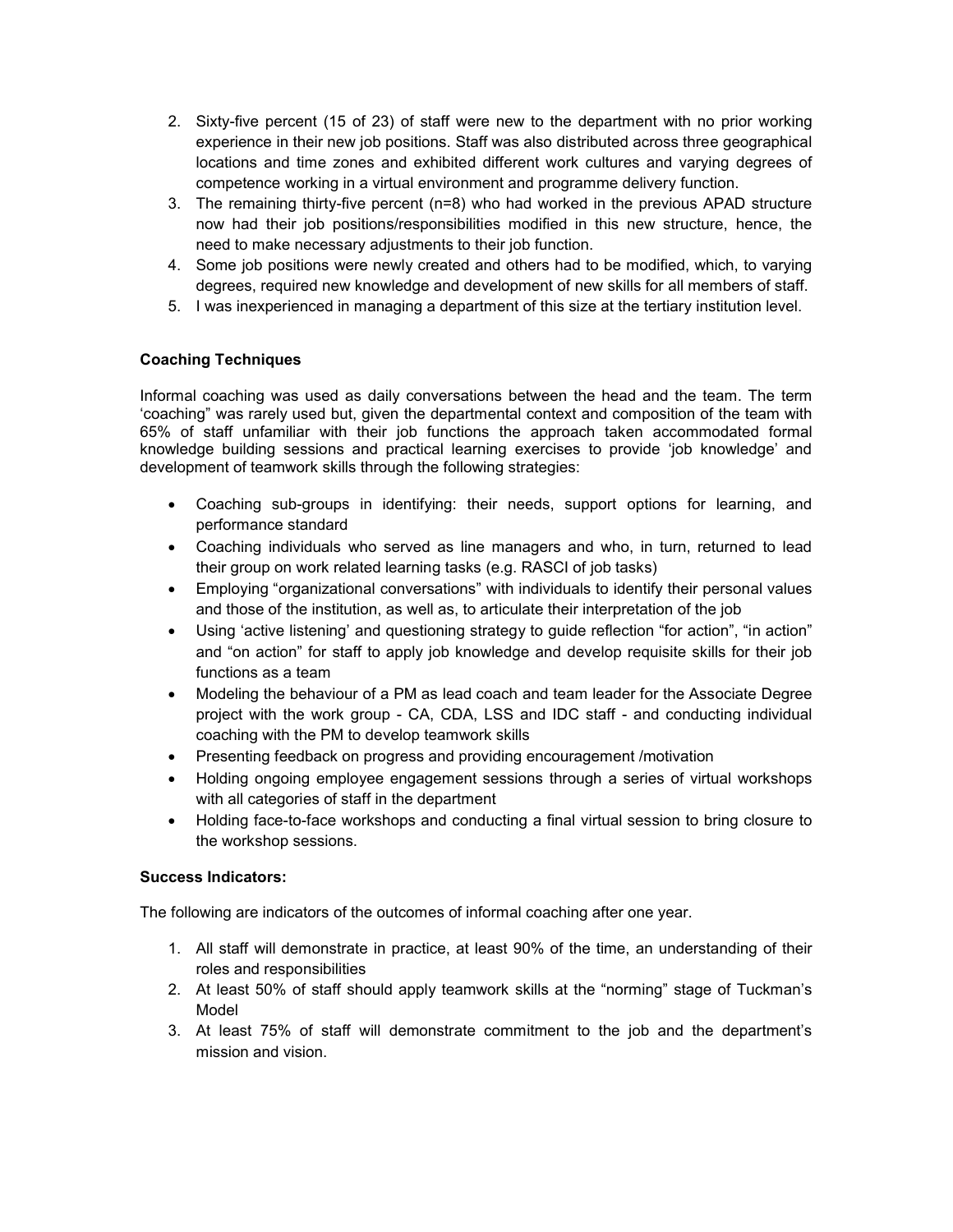### **Collection and Analysis of the Data**

During the implementation of the study, data collection included multiple strategies, inclusive of: (1) observation; (2) informal interviews; (3) focus group meetings; and (4) secondary data for evaluation purposes by the head/researcher. These strategies served as reflective-reflexive tools to guide informal coaching practice. Data used for presenting the findings was conducted in two phases: during the face-to-face workshop sessions, and one month later after the 'closure' of the study. Both phases allowed for measurement of emotional and rational engagement drivers. The first phase required participants to reflect on relevant areas of focus and to respond through graphic/drawings, writing and dialogue. The second used an open-ended questionnaire, anonymously delivered to all members of staff to measure specific engagement drivers.

| <b>Engagement Drivers</b><br>(Measured) |                            |  |
|-----------------------------------------|----------------------------|--|
| <b>Emotional Drivers</b>                |                            |  |
| Co Workers                              | <b>Pride in Department</b> |  |
| <b>Rational Drivers</b>                 |                            |  |
| Development                             | Line of Sight              |  |

The data analysis used participants' narrative responses organized under themes. In addition to qualitative responses, observational notes and reflections by the researcher as active participant is provided.

# **FINDINGS AND DISCUSSION**

This study focused on using informal coaching with a specific target group in an ODL department, aiming, after one year, to engender a committed staff, competent in working as a "team" in a virtual environment, and knowledgeable in their job functions. The findings have been organized to reflect on the achievement of these. Qualitative reflections are presented through my observations and reflections as coach, as well as, the participants' lens.

### **Lead Coach: Coaching strategies used**

Initially, I prepared the APAD staff for the incoming new staff and the anticipated changes in roles and functions of PDD staff. As head I travelled to Trinidad to meet with and provide orientation for six newly recruited Programme Managers. Additional staff joined PDD two months later. I had preferred, then, to have all PDD members meet in a physical space and get to know each other. However, this was not approved. My later observations and findings suggest that had the opportunity been provided for staff to meet in the start-up exercises of establishing PDD, our group development could have progressed faster through the "forming to the storming" stages. These stages proved essential to group development; not meeting face-to-face significantly delayed the "norming" stage and explained non-accomplishment in the "performing" stage.

Given the overwhelming number of inexperienced new staff (65%) needing to learn their roles and responsibilities, coaching was first attempted with large groups. However, individual staff were reluctant to dialogue in this large department setting, although each spoke readily with me, one-on-one, after we successfully passed the "forming" stage. Getting persons to engage in conversation as a virtual group was challenging. Observations and conversations with individuals indicated that most persons were learning their individual roles but were not functioning through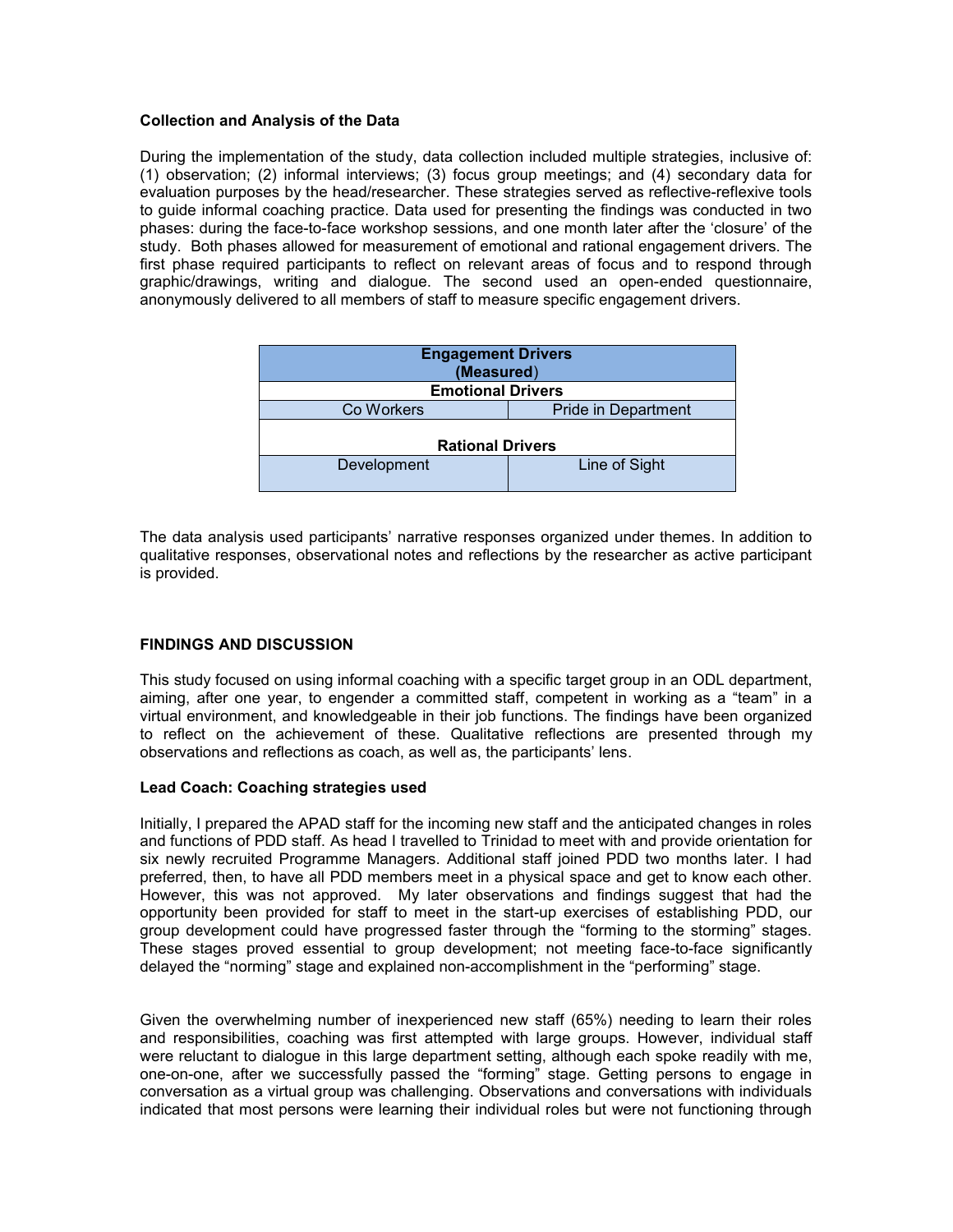teamwork. Teamwork coordination across the six roles was essential to meet performance standards. Indications were that, overall, staff was unwilling to put themselves out there in fear of being seen as incapable of doing the job and losing face.

As coach, I, therefore, reduced large group development sessions and increased individual coaching sessions to provide feedback, build confidence and encourage interaction with colleagues in an open forum to promote dialogue and collaboration in work groups. In so doing, I learnt more about individuals. But these sessions were not sustainable as the overwhelming volume of feedback needed from individuals on stakeholder cases staff was unsure of handling, was too high for me to manage effectively. I therefore transitioned to sub-group coaching and collaborative strategy. Always, the priority was 'team work'. Using sub-group coaching sessions was explored, with the CDA and LSS Supervisors and one PM, participating as co-coaches for their groups. As line managers, their role as co-coach was important in guiding their group, thereby allowing me to work more closely with others. Later developments saw individual PMs taking on leadership responsibilities and reporting on group decisions, indicating transition to the "norming" stage, taking responsibility for achieving programme delivery goals.

### **Evolving as a coach**

The participants' performance evolved as I evolved as a coach. Two notable experiences for me that served as breakthrough in coaching, moving the department closer to its objectives were (i) returning to Trinidad three months into the study to meet with the PMs and Clerical Assistants; and (ii) holding face-to-face workshops in three locations. The first allowed for dialogue, feedback, and a sense of inclusion between head and staff, which created a climate that facilitated an engaging environment for easier 'conversation' that helped to move group development from "forming" to "storming". This improvement did not immediately translate into teamwork but it created the climate for me, as lead coach, to work with sub-groups and model what "team work" should look like when the PM, as lead, works with other roles – the CA,CDA, LSS, IDC, AA – and how to RASCI shared responsibilities.

The second was the face-to-face workshop exercise that interfaced knowledge and skills in a very positive way to "bond" the department. Importantly, this face-to-face workshop allowed persons from different roles to interact for the first time in this type of conversational forum and rebrand the department. During the rebranding workshop, participants discussed personal and core department values, and created vision and mission statements, which were later, shared with colleagues in the other locations and during decision-making taken in the virtual workshop with all members of staff. Reflective data gave an insight into aspects of the process that resonated with individuals:

P1: What resonated with me from the workshop were the benefit of information sharing, the opportunity to communicate on matters that have been issues for me as a Programme Manager for some time.

P2: … the different perspectives … on how [staff] viewed where we are now in relationship to where we need to be as a department

P3: I was able to identify and better understand the department's product, services, functions, stakeholders and each of my teammate's role and responsibilities …

However, in one setting not all persons were completely comfortable. One CA reflected:

P4: Though it was a great day, I felt a little left out in discussions, as I am a CA, not at the level of others. I had points and could not bring it up because of how (maybe) I think it might be received…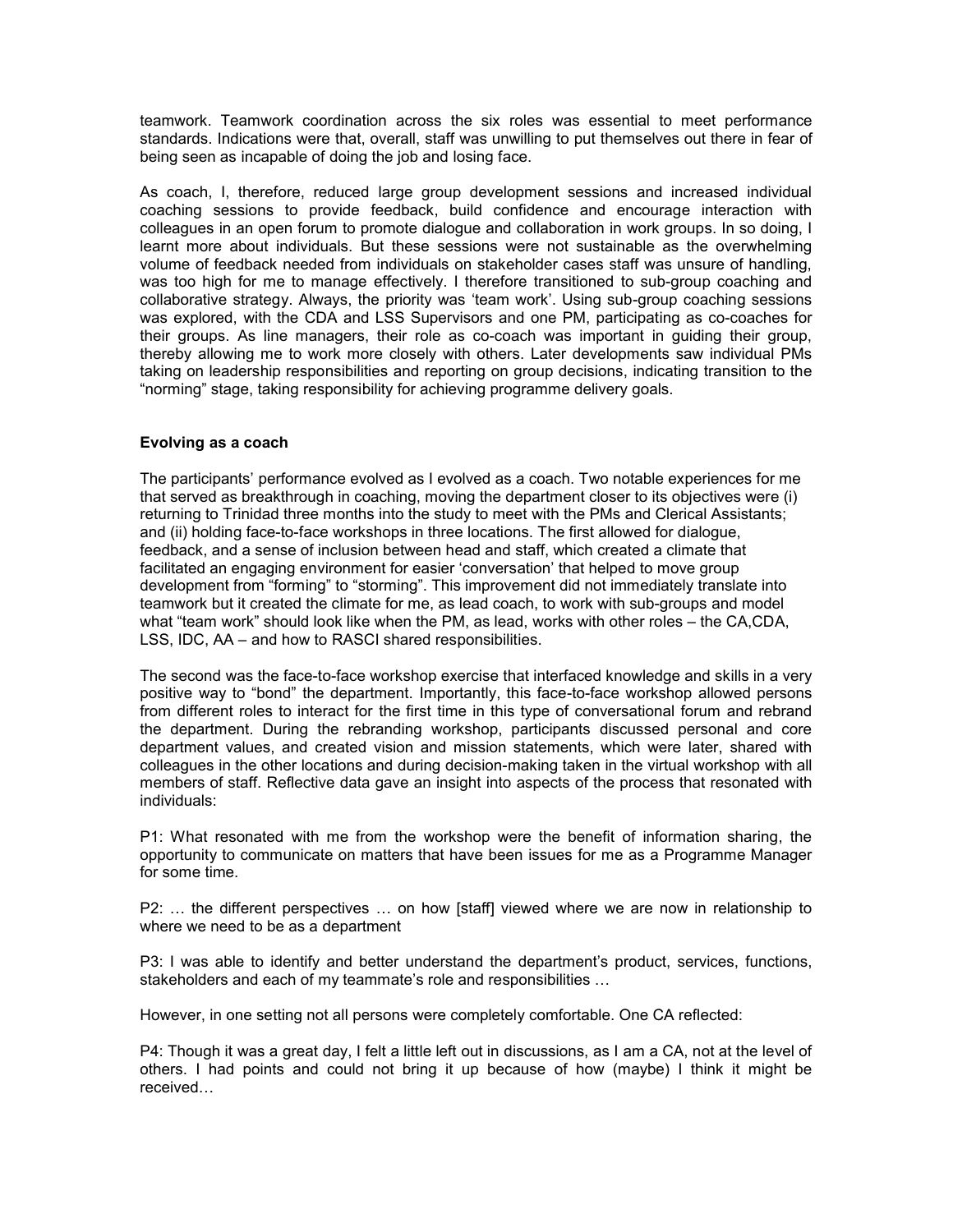The reflection above allowed me to guide the following day's session by paying attention to perceived levels of status in the department and its potential to negatively impact engagement.

The final wrap-up workshop session, held by videoconference clearly demonstrated changed staff behaviour. Staff members were more open to expressing their feelings, energized and committed as a team behind PDD's vision and mission.

| Vision  | Professional dependable delivery-Reflecting a culture of service                                     |
|---------|------------------------------------------------------------------------------------------------------|
| Mission | To inspire, train and empower stakeholders by providing<br>exceptional distance educational services |

On reflection, I would not ascribe this change solely to the influence of the face-to-face workshop but, clearly, it did make a difference in creating a climate of intimacy and making persons feel included and more willing to now speak openly. The rebranding exercise was also clearly a contributing factor. In hindsight, the videoconference would have been an excellent tool for virtual conversations, especially at the "forming" stage.

# **Final Reflections From Staff**

Findings from a questionnaire administered a month after the virtual workshop provide data on two engagement drivers – emotional and rational - that answer the objectives of this study: understanding roles and shared job tasks, use of team approach and commitment to the department. Findings from observation of functional practice and participants' data overall indicate that all success indicators were met.

#### **Understanding roles and shared job tasks**

Staff in all job positions expressed understanding of their roles/responsibilities as a team. However, reflections from participants overall suggest that the PM was the less confident /secure group, although observations do confirm that some PMs, in practice, exhibit clear-to-very clear understanding of their responsibilities. On analysis, the PM group showed mixed reactions. Some had clearly progressed while others remained unsure:

PM1: My understanding at the initial stage of employment was that I would be responsible for mainly the planning and coordination … As I continue working, my understanding is somewhat muddy, as different items, work tasks, expectations seemed to be added frequently…

Other roles, particularly the AA, CDA and LSS staff who had worked previously in APAD, showed advanced understanding and skills working in teams.

P5: I would describe my overall understanding of roles and responsibilities as "very clear" …and although there has been much expansion with regards to scope … I feel that excellent communication has allowed me to grasp and perform required duties…

#### **Line of Sight**

In measuring 'line of sight' to determine staff understanding of expectations and how their contributions impact the organization individuals were asked to respond to their understanding of the vision and mission and whether these helped to define their role in giving a better understanding of expectations of them. Ninety-one percent of staff indicated clarity and understanding of the vision and mission and their value in providing guidance. Two persons (9%) were less sure.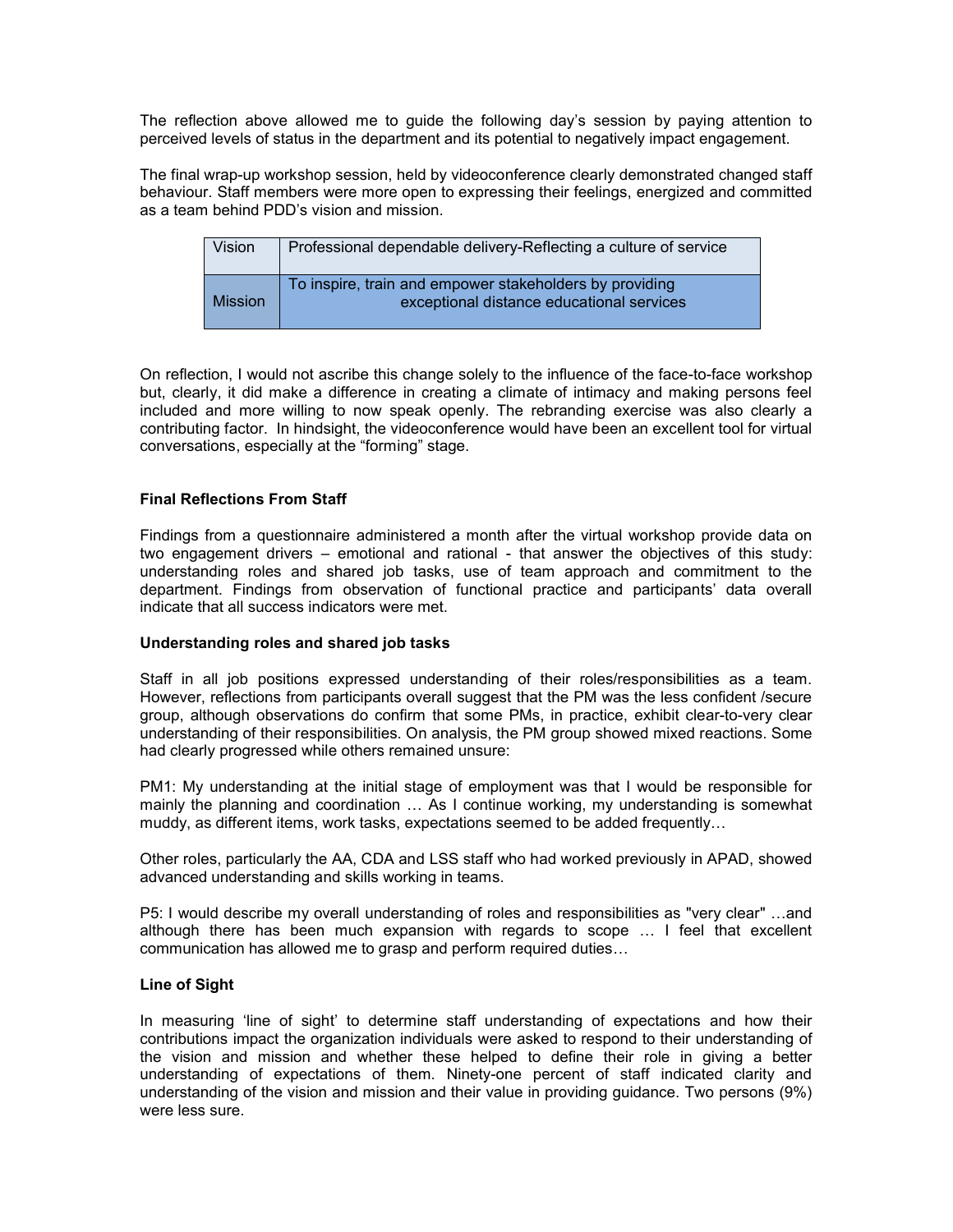#### **Level of Commitment**

All staff members felt a fairly strong to very strong commitment to PDD. Observation and secondary data also triangulated this finding, showing persons working extended hours and responding to stakeholders even on public holidays; their collaborative engagement and growing pride as a member of PDD. Commitment was evident even in instances of uncertainty where the staff member's role was not fully interpreted or the individual was overwhelmed by the level of responsibility of the position.

#### PM2 states:

On a scale of 1 - 10 my level of commitment to PDD is about a 7. Personally I would like it to be higher ... I am now a little more comfortable in my role. I believe that my level of commitment would increase with time.

#### **CONCLUSION**

This research demonstrates that informal coaching techniques by a head of department in an ODL environment, can, through engagement, help contribute to employees' development of job knowledge, development of teamwork skills, and lead to staff commitment to the department and the organisational goals. Additionally, it has verified that staff has begun to develop a work culture that values organisational conversation, reflective practice, collaboration and a commitment to promoting excellence in performance. This has yielded important benefits for the Programme Delivery Department that can, ultimately, engender institutional development.

However, staff engagement is not a short-term initiative: continued coaching would be valuable to build steady progress and continued committed staff. In the context of this study the following could, therefore, increase the usefulness of informal coaching:

- Improve the head's coaching abilities through formal training in coaching
- Increase the confidence of line managers as co-coaches (supervisors) in their coaching skills
- Reinforce alignment of personal and organizational values and connect practice to the department's vision
- Assess and apply strategies of role modeling and "holding back answers" to improve performance
- Promote continued use of "organizational conversation" to develop group skills to the "performing" stage.

### **REFERENCES**

- 1. Bhatia, A. (2009). RASCI Model. *Toolbox for IT.* [http://it.toolbox.com/wiki/index.php/RASCI\\_Model](http://it.toolbox.com/wiki/index.php/RASCI_Model)
- 2. Flaherty, James (2005). *Coaching: Evoking Excellence in Others.* (2<sup>nd</sup> Edition). Linacre House, Jordon Hill, Oxford, UK.
- 3. Groysberg, Boris and Slind, Michael (2012). Leadership Is a Conversation. *Harvard Business Review*.<http://hbr.org/2012/06/leadership-is-a-conversation/>
- 4. Mitchell, Nick (2010). *Employee Engagement: The rules of engagement* (White Paper)